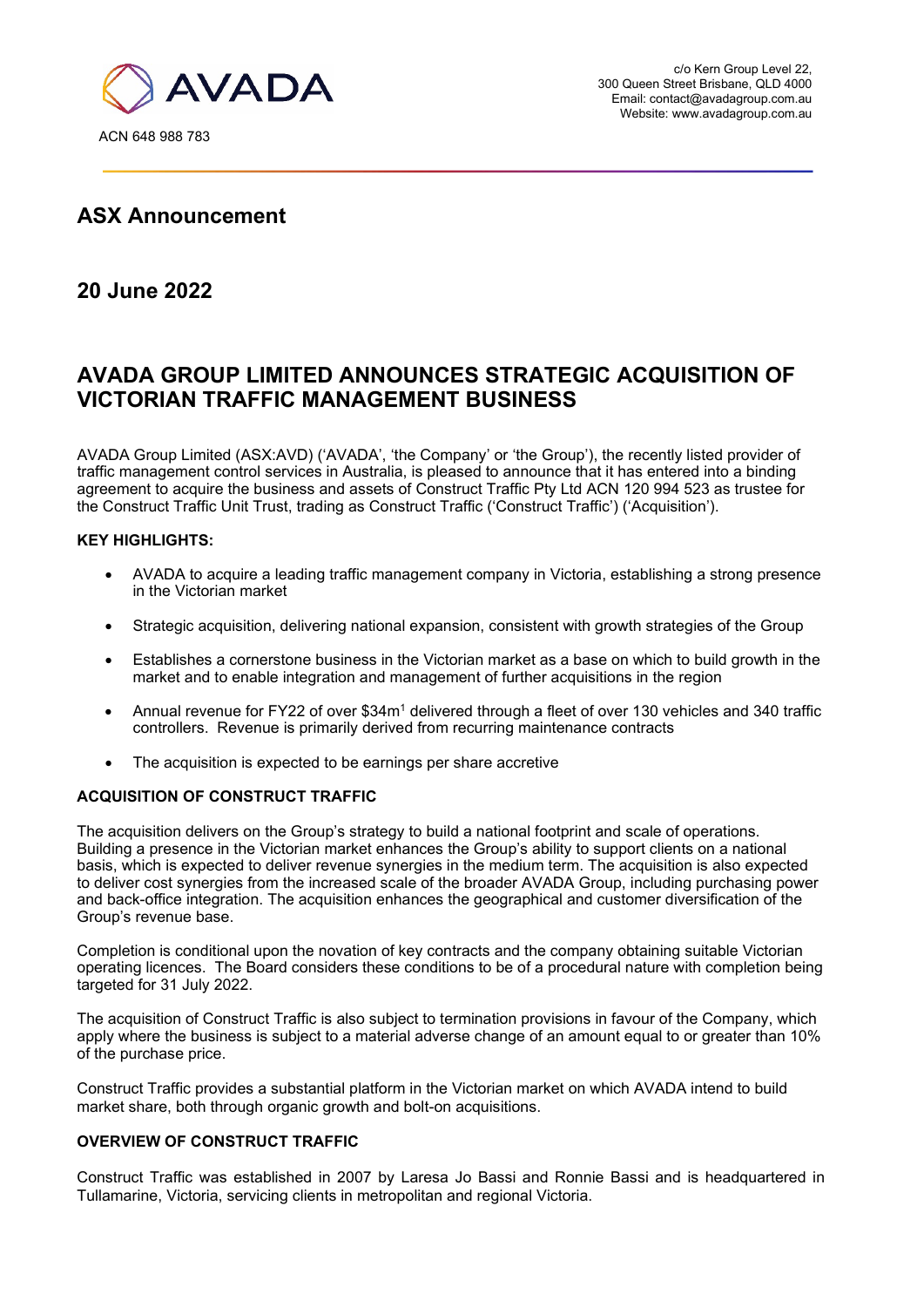As a further condition to the Acquisition the founders, Laresa Jo Bassi and Ronnie Bassi, will remain as employees for 1-year post acquisition to ensure a smooth transition and integration. The CEO, Michael Bergonzo, has 9 years' experience with Construct Traffic including 12 months as CEO, and will (also as a condition to the Acquisition) remain as CEO of Construct Traffic post acquisition.

For FY22 Construct Traffic has sustainable annual revenue<sup>[1](#page-1-0)</sup> of approximately \$34m and EBITDA of approximately \$5m, focused on recurring maintenance work, including gas maintenance, asphalt and councils. The business maintains a fleet of over 130 vehicles and 450 traffic controllers.

Mr Daniel Crowley, Chief Executive Officer and Managing Director of AVADA Group Limited said, *"the acquisition is an important milestone and first step for the Group in delivering our growth strategy. Construct Traffic is a well-established and extremely well-run operation that will provide the platform to support our expansion through Victoria. The momentum from this significant acquisition for the Group will inspire further opportunities in the short term".*

#### **ACQUISITION FUNDING**

The upfront cash consideration of \$17.6m (on a cash and debt free basis) will be debt funded along with an extension of the net working capital facility to support the increased operating cash requirements of the enlarged Group.

An earnout arrangement is in place for a period of 12 months post acquisition. The earnout is capped at an amount of \$5,420,000 ('Earnout Cap') and the minimum earnout threshold (before which the earnout is paid) is a 12-month EBITDA target of \$4,960,000 ('Threshold EBITDA'). Where the Threshold EBITDA, is exceeded, the earnout amount will be paid at a multiple of x4.25 for every dollar (up to the Earnout Cap).

The Company has also agreed to make a one-off payment of \$489,511 for vehicles purchased prior to completion and which will be payable at completion in addition to the upfront cash consideration.

Total Group debt drawn down post acquisition is expected to be \$30.7m (on facilities of \$38.8m) and net debt to pro-forma EBITDA is expected to be 1.6x with reference to FY22 annualised EBITDA.

#### **OUTLOOK**

AVADA will continue to pursue acquisition opportunities to further extend its geographical footprint across Australia and New Zealand, consistent with the Group strategy. Growth in existing markets will be supported through organic growth and bolt-on acquisitions.

There has been ongoing disruption to operations since December due to La Nina weather impacts throughout Queensland and New South Wales. While some of the deferred work has been recovered, the significant disruption experienced by clients and the Company during the widespread severe weather events has continued into May. The month of June to date has seen recovery to expected trading levels with more settled weather. As a result of the continued La Nina events, the Board foresees a shortfall to pro forma EBITDA for FY22 as set out in the prospectus dated 9 November 2021. EBITDA of \$15.5m was disclosed in the prospectus dated 9 November 2021. Actual FY22 pro forma EBITDA is expected to be between 16% to 19% below the prospectus guidance. The aforementioned impact of weather resulted in a deferral of contracted revenue into FY23, combined with the annualised net revenue impact of contract wins, the Group foresees strong demand into FY23.

<span id="page-1-0"></span>Sustainable revenue excludes revenue received in FY22 from providing traffic management solutions to COVID testing centres and clinics.